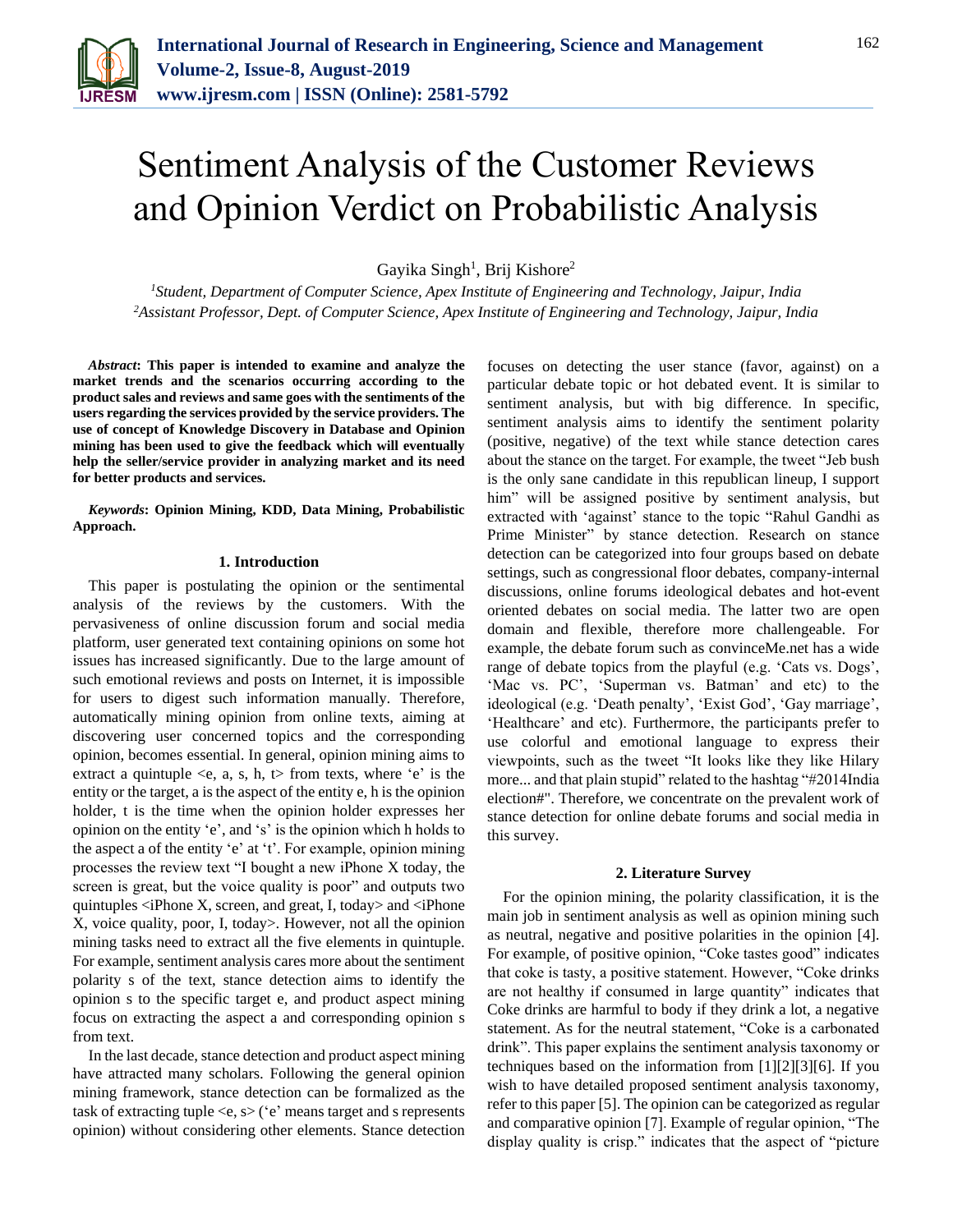

quality" is referred directly and it gives a positive polarity [7]. As for the indirect regular opinion, "After applying the cream, my skin broke out completely." indicates that "the cream" indirectly state the cream is bad for the skin and hence it gives a negative polarity [7]. As for the comparative opinion, "The processor speed and screen resolution of S6 is better than IPhone 6; however, the metal body of IPhone 6 is more attractive than S6." indicates S6 has two positive opinions and one negative opinion [7]. It implicitly states the processor One Plus is better than Yureka [7].

According to this author [8], [13], document level classifies the opinion document as giving either of the two of a positive or negative statement. It takes into consideration of the entire document as the basic information unit (discussing about a topic). As for the sentence level [8], [15], it classifies it in positive and negative opinions if a sentence is subjective. Thus, it categorizes sentiment expressed in every sentence. Lastly, the aspect level [8], [14], the people can provide not the same opinions for not the same aspects of the same entity. It categorizes the sentiment with respect to the specific aspects of entities. As for the machine learning [9], refer to Table 1 [10] for types of machine learning techniques are applied in sentiment analysis especially during classification. The lexicon-based approaches are dependent on the obtainability of a sentiment lexicon [6], which it is a group of previously created and known sentiment words. These approaches could be classified into two dissimilar sets: (i) dictionary based, which it is using dictionaries as lexical and (ii) corpus-based, which it is using semantic methods or statistical to search sentiment polarity [6]. An emotion can be defined [11] as "feeling states with physiological, cognitive, and behavioural components." As for the cognitive structure of emotion you may look into [12] by Ortony, Clore, and Collins. Refer to Yue et al. [16], they constructed the two-dimensional structure of emotions. It has low positive affect, high positive affect, low negative affect and high negative affect to classify the emotions. We follow the definition of opinion or sentiment from where it is represented as a quintuple as in formula (1):

(ei, aij, sijkt, h<sup>k</sup> tt)……………….(1)

In which  $e_i$  is the i<sup>th</sup> entity,  $a_{ij}$  is the j<sup>th</sup> aspect of i<sup>th</sup> entity,  $h_k$ is the  $k<sup>th</sup>$  opinion holder,  $t<sub>t</sub>$  is the time when the opinion is expressed, s<sub>ijkt</sub> is the opinion or sentiment towards the jth aspect of the i<sup>th</sup> entity from opinion holder  $h_k$  at time  $t_t$ .

| Method          | <b>Attributes</b>                                       |
|-----------------|---------------------------------------------------------|
| Supervised      | A group of labeled data that will be learned. Labeled   |
| Learning        | training data is compulsory. It is the common form      |
|                 | for the learning.                                       |
| Unsupervised    | A group of unlabeled data that will be learned. In the  |
| Learning        | data independent of class label, it finds the unseen of |
|                 | the relationships.                                      |
|                 | Clustering is the very common form.                     |
| Semi-supervised | Unlabeled data and labeled data that will be learned.   |
| Learning        | Only needs a relatively lesser set of labeled data      |
|                 | which is added with a big amount of unlabeled data.     |
|                 | With the a lot of unlabeled data exist, review spam is  |
|                 | perfect for the cases.                                  |

# **3. Proposed work**

The proposed algorithm works over the sentiment analysis of customer reviews. The data that has been taken for the analysis and for the testing purposed is being sourced from UC Irvine Machine Learning Repository. The text data is fetched into the MATLAB workspace for the analysis of the review individually, for testing purposes the records that have been taken, are of the cars sales during the period 2016, 2017 and 2018. The reviews are individually taken into the account and is examined on the basis of the keywords used in it and the result is generated about the overall review of the product.

Algorithm steps that are being responsible for the whole process are stated below:

- 1) Clear the MATLAB workspace.
- 2) Fetch the data from the excel sheet of the desired year, which is been provided by the user through a dialogue box.
- 3) Count the number of reviews present in the database for the subsequent year.
- 4) Generate the frequency rate for the use of the positive words and negative words.
- 5) Calculate the probabilistic count and features for the entered input dataset.
- 6) Generate the mass opinion for the input data and its practicality.

# **4. Result**

The proposed algorithm analyses the input sentiments and generates the verdict for each review as shown in figure 1.

Sample Review: 'My daughter has a 2000 Accent and is wonderful. My wife has driven an Elantra for 5 years and it has been bullet proof. I just purchased an Accent and it drive great.'

```
Out of 33.000000 words 2.000000 are positive and 0 are negative.
 Verdict is Positive Review.
\rightarrow
```
Fig. 1. Verdict Result for sample text review

### **5. Conclusion and Future Scope**

The proposed work is generic and can used in any industry, the addition of the mathematical modelling to the input dataset enhances the accuracy and also shows the sentiments of the users in a very convenient and briefly. Also the addition of the Machine Learning based algorithms may help this work in generating more and more reliable opinions in the long run as updating database is crucial but also helpful in understanding the changes occurring globally.

### **References**

- [1] A. Yadollahi, A. Shahraki and O. Zaiane, "Current State of Text Sentiment Analysis from Opinion to Emotion Mining", ACM Computing Surveys, vol. 50, no. 2, pp. 1-33, 2017.
- [2] W. Medhat, A. Hassan and H. Korashy, "Sentiment analysis algorithms and applications: A survey", Ain Shams Engineering Journal, vol. 5, no. 4, pp. 1093-1113, 2014.